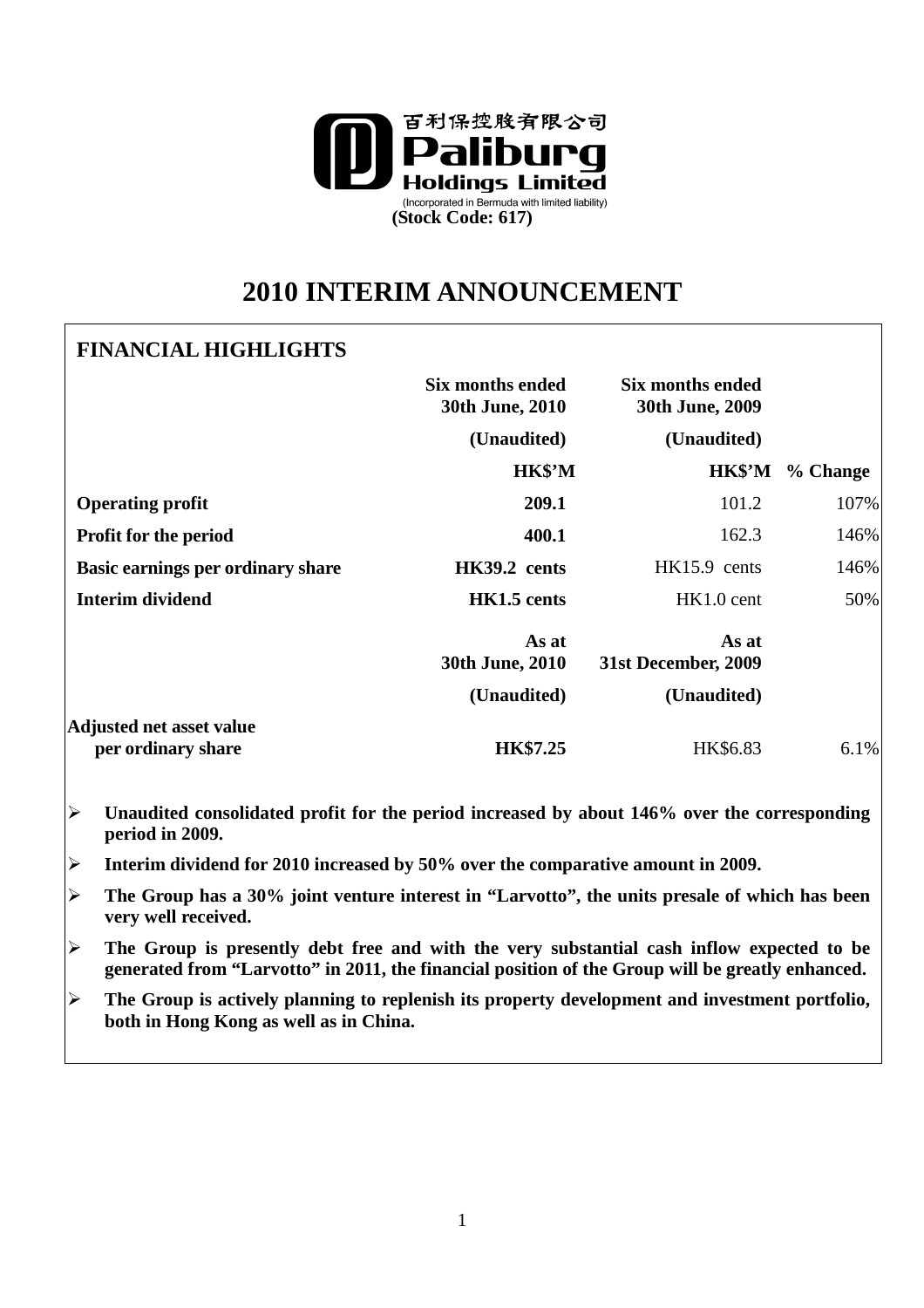

Press Release 24th August, 2010 For Immediate Release

# **Paliburg Announces 2010 Interim Results**

Paliburg Holdings Limited (stock code: 617) announced today its interim results for the six months ended 30th June, 2010.

### **FINANCIAL RESULTS**

For the six months ended 30th June, 2010, the Group achieved an unaudited consolidated profit attributable to shareholders of HK\$400.1 million, which represents an increase of about 146% over the HK\$162.3 million attained in the comparative period last year. The increase in the profit achieved was principally derived from the fair value gains on the financial assets held by the Group as well as the enhanced profit contribution from Regal Hotels International Holdings Limited.

For the purpose of reference, supplementary information on the net assets of the Group, compiled on an adjusted basis to more fairly reflect the underlying net assets attributable to the interests held by Regal Group in Regal Real Estate Investment Trust, is provided in the interim results announcement released today. **The adjusted net asset value per ordinary share is HK\$7.25.** 

## **DIVIDEND**

The Directors have declared the payment of an interim dividend of HK1.5 cents (2009 – HK1.0 cent) per ordinary share for the financial year ending 31st December, 2010.

## **REVIEW OF OPERATIONS**

#### **PROPERTIES**

The Group has a 30% joint venture interest in Larvotto, a luxury residential development project at Ap Lei Chau, which has a very low carrying investment cost. The project has a total gross floor area of about 913,000 square feet, comprising 9 residential towers with 715 residential apartments and certain commercial areas on the ground floor, complemented with club house and car parking facilities. Presale of the apartments units commenced in July 2010 and has been very well received. So far, about 640 residential apartment units have been presold for an aggregate sale consideration exceeding HK\$14 billion. The construction works are well in progress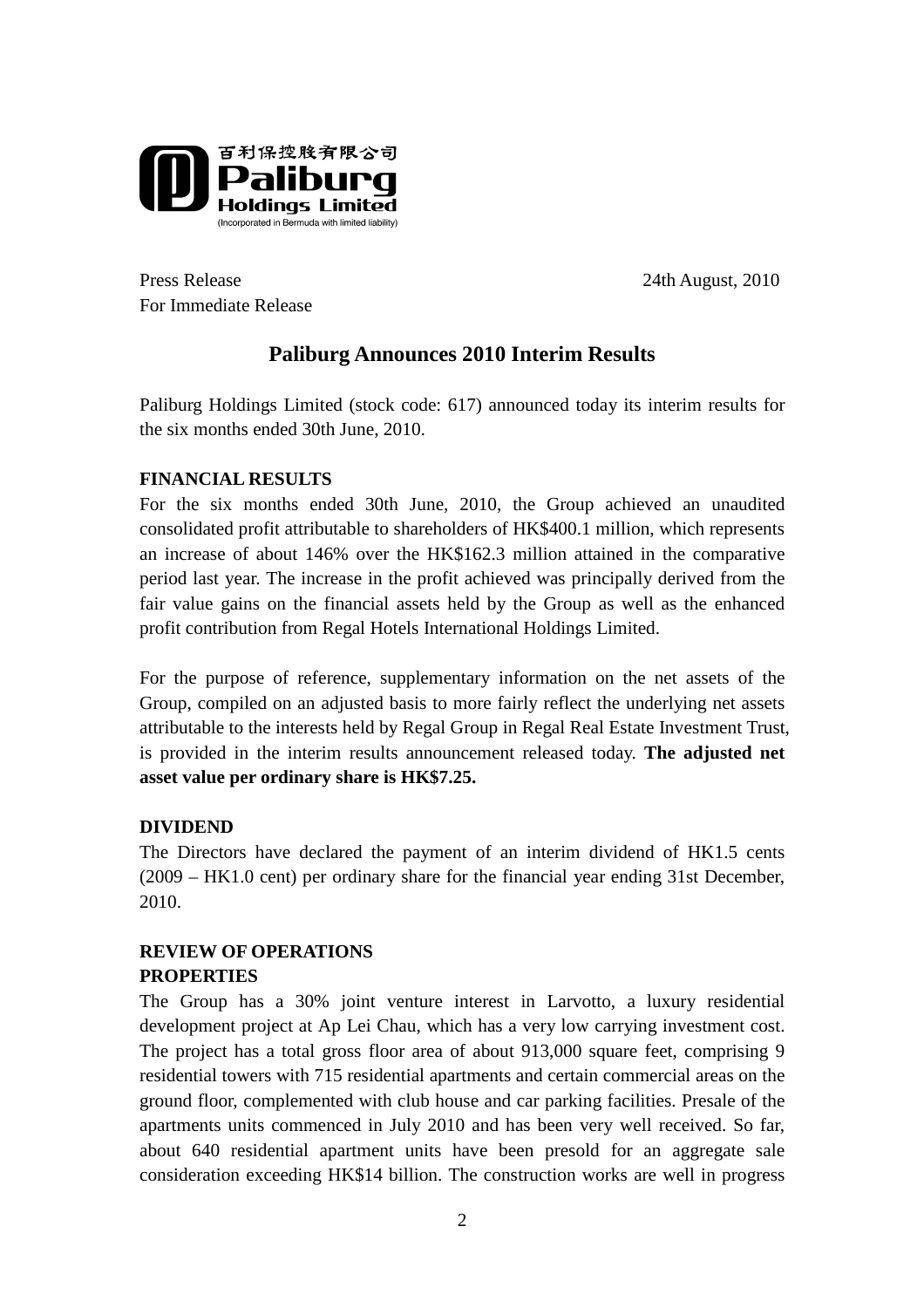and the development is expected to be completed within the first quarter of 2011. Very substantial cash flow and profits are expected to be derived from the Group's interest in Larvotto, which will be received and accounted for in 2011 when the agreements for the sale and purchase of the apartment units presold are completed.

The Group is retaining 25% equity interests in Regal iClub Building at No.211 Johnston Road in Wanchai, with the 75% interests having been sold to Regal REIT in October last year. Due to the encouraging performance of the Regal iClub Hotel since its opening in December 2009, the remaining ten office floors in the building are being converted into another 49 guestrooms and suites, anticipated to be completed later this year. The property is currently leased to the Group for property leasing and hotel operation business and the lease will expire at the end of this year. The Group has granted an option to Regal REIT to acquire the Group's remaining 25% equity interests on pre-agreed terms, which is exercisable by Regal REIT during the period from 1st November, 2010 to 28th February, 2011.

#### **CONSTRUCTION AND BUILDING RELATED BUSINESSES**

The Group operates a comprehensive range of construction and other building related businesses which, apart from offering services to third party clients, are providing key support to the needs of the Group as a whole. While the construction industry in Hong Kong continues to be very competitive, the Group has recently diversified into the business of providing LED lighting works for buildings, which has high growth potential.

#### **OTHER INVESTMENTS**

The Group holds a substantial portfolio of investments in financial assets, including the shares in China Pacific Insurance (Group) Co., Ltd. previously acquired as one of the cornerstone investors in its IPO last year. Apart from the 16.8% shareholding interest held in Cosmopolitan International Holdings Limited, the Group also owns a significant amount of the convertible bonds issued by the Cosmopolitan group.

#### **REGAL GROUP AND REGAL REIT**

For the six months ended 30th June, 2010, Regal achieved an unaudited consolidated profit attributable to shareholders of HK\$385.3 million, an increase of about 162% as compared to the profit of HK\$147.2 million recorded in the corresponding period in 2009.

For the six months ended 30th June, 2010, Regal REIT attained an unaudited consolidated net profit before distribution to its unitholders of approximately HK\$308.2 million, as compared to the profit of HK\$187.5 million recorded in the corresponding period in 2009.

For 2010 interim results and further information on Regal and Regal REIT, please